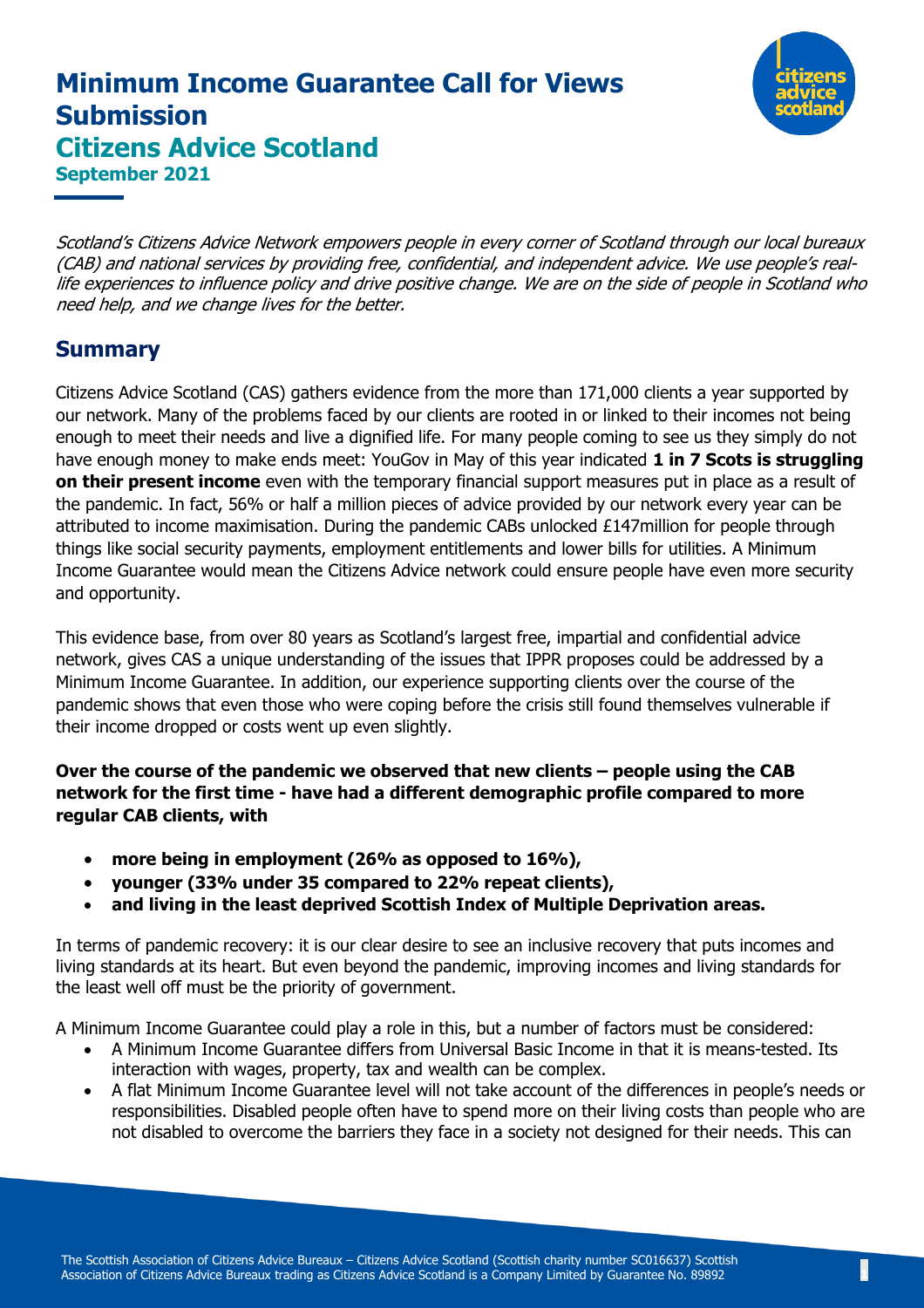include increased heating and transport costs as well as spending on food and equipment. Similarly, those with caring responsibilities will have higher costs than those without, and even geographical area can affect one's cost of living with people in rural areas or further away from urban centres often facing higher costs for energy, food and transport.



- Current Scottish Government powers over social security are limited. Any Minimum Income Guarantee would also have to interact with the UK social security system, and it is unlikely that the Scottish Government could introduce a full-scale Minimum Income Guarantee unilaterally.
- A Minimum Income Guarantee should be viewed as a poverty reduction measure, not an employability policy. While being better able to meet your living costs can make it easier in some circumstances to focus on training or employment, a Minimum Income Guarantee should not involve any form of conditionality.

## **1. What do you see as being the key elements of a Minimum Income Guarantee?**

- A Minimum Income Guarantee should ensure every person a minimum income that is sufficient to live on. This must take into account individual circumstances.
- Its primary aim is to reduce or prevent poverty by making sure everyone can meet essential living costs. It's not an employability policy. While being better able to meet your living costs can make it easier in some circumstances to focus on training or employment, a Minimum Income Guarantee should not involve any form of conditionality.
- It differs from a Universal Basic Income as it is means-tested  $-$  if a person earns more than the Minimum Income, they are ineligible to receive a payment.

#### **2. What do you see as the main benefits, challenges and risks of a Minimum Income Guarantee in Scotland?**

- A Minimum Income Guarantee differs from Universal Basic Income in that it is means-tested. Its interaction with wages, property, tax and wealth can be complex.
- The benefits of an effective Minimum Income Guarantee include allowing individuals the means to live a dignified life, but also reducing demand on other public services caused by the social, physical and mental impact of poverty.
- The biggest practical challenge to introducing a true Minimum Income Guarantee in Scotland are the limits to the powers held by the Scottish Government and the ability to work with and take account of reserved tax, social security and wage-setting systems.
- There are risks in setting a flat Minimum Income Guarantee rate, which may penalise people who have higher living costs through no fault of their own.
- There are also risks in setting the Minimum Income Guarantee too low overall. Current full-time minimum wage levels are not enough to afford a decent standard of living in most circumstances. Without tackling low wages and high costs for e.g. housing in the private rented sector, or high fuel costs, there is a risk that a Minimum Income Guarantee would act as a subsidy for and serve primarily to benefit low-paying employers, private landlords and energy companies.
- Without the full powers to introduce an effective Minimum Income Guarantee, there is a risk that work to develop proposals could also reduce resources available elsewhere to introduce and improve existing anti-poverty measures and targeted support in the wider Scottish social security system.